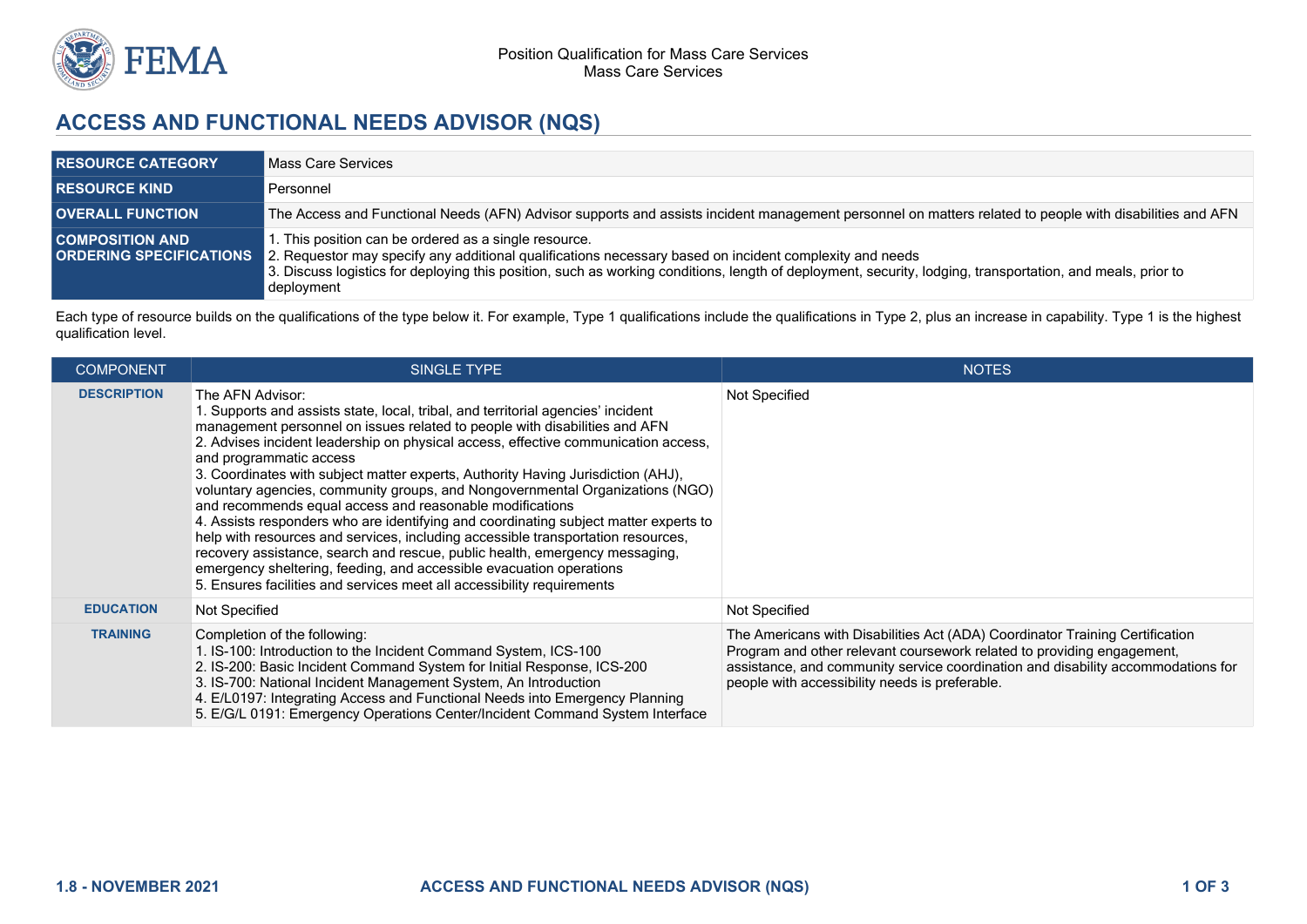

| <b>COMPONENT</b>                                                                            | <b>SINGLE TYPE</b>                                                                                                                                                                                                                                                                                                                                                                                                                                                                                                                                                                                                                                                                                                                                                                                                                                                                                    | <b>NOTES</b>                                                                                 |
|---------------------------------------------------------------------------------------------|-------------------------------------------------------------------------------------------------------------------------------------------------------------------------------------------------------------------------------------------------------------------------------------------------------------------------------------------------------------------------------------------------------------------------------------------------------------------------------------------------------------------------------------------------------------------------------------------------------------------------------------------------------------------------------------------------------------------------------------------------------------------------------------------------------------------------------------------------------------------------------------------------------|----------------------------------------------------------------------------------------------|
| <b>EXPERIENCE</b>                                                                           | Knowledge, Skills, and Abilities:<br>1. Familiarity with relevant guidance and legislation, such as:<br>a. FEMA Guidance on Planning for Integration of Functional Needs Support<br>Services in General Population Shelters<br>b. ADA<br>c. Department of Justice guidance, such as the ADA Checklist for Emergency<br>Shelters and the ADA Best Practices Tool Kit for State and Local Governments<br>d. Rehabilitation Act of 1973<br>e. Fair Housing Act of 1968<br>Experience:<br>1. Successful completion of the National Qualification System (NQS) Position Task<br>Book (PTB) for the National Incident Management System (NIMS) Access and<br>Functional Needs Advisor, or equivalent AHJ documentation<br>2. Experience in a leadership role providing advocacy and community inclusion<br>engagement assistance and support to individuals with disabilities and others with<br><b>AFN</b> | Not Specified                                                                                |
| <b>PHYSICAL/MEDICAL</b><br><b>FITNESS</b>                                                   | Light                                                                                                                                                                                                                                                                                                                                                                                                                                                                                                                                                                                                                                                                                                                                                                                                                                                                                                 | The NIMS Guideline for the NQS defines Physical/Medical Fitness levels for NQS<br>positions. |
| <b>CURRENCY</b>                                                                             | Functions in this position during an operational incident, planned event, exercise,<br>drill, or simulation at least once every five years                                                                                                                                                                                                                                                                                                                                                                                                                                                                                                                                                                                                                                                                                                                                                            | Not Specified                                                                                |
| <b>PROFESSIONAL AND</b><br><b>TECHNICAL</b><br><b>LICENSES AND</b><br><b>CERTIFICATIONS</b> | Not Specified                                                                                                                                                                                                                                                                                                                                                                                                                                                                                                                                                                                                                                                                                                                                                                                                                                                                                         | Not Specified                                                                                |